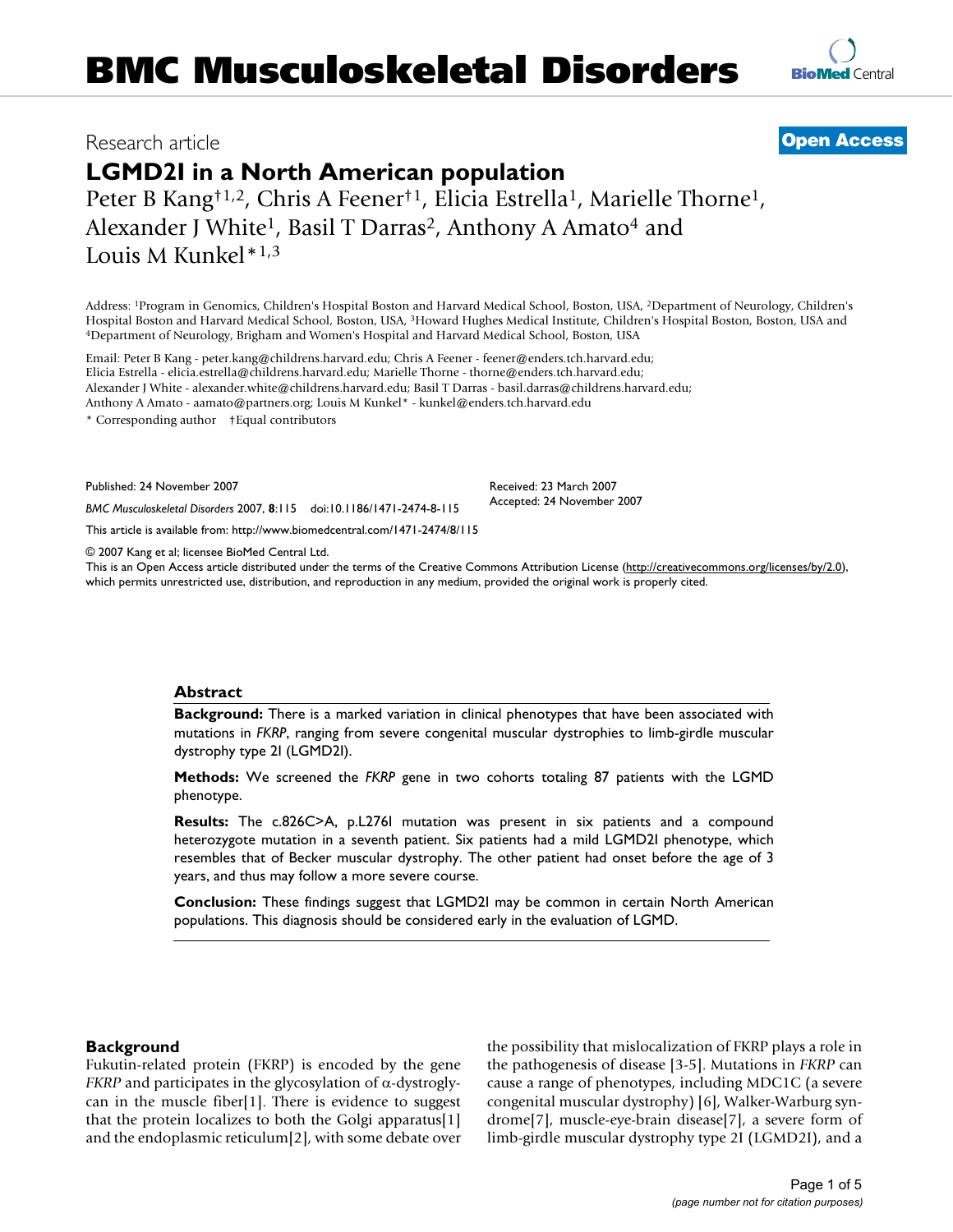mild form of LMGD2I[8]. One particular mutation, c.826C>A, p.L276I, is by far the most common mutation causing LGMD2I, present either in homozygote form or as part of a compound heterozygote genotype [8-12]. Since the original descriptions of these associations, it has become evident that LGMD2I is one of the more common LGMDs in the United Kingdom [13], Denmark[10], and Brazil[12]. A recent series also suggests the same for the United States[14]. We have similarly found that LGMD2I may be one of the more common LGMDs in two North American cohorts.

#### **Methods**

In the first cohort, 63 patients were ascertained either prospectively at the Children's Hospital Boston Neuromuscular Program or by referral from other neurologists in North America for the possible diagnosis of LGMD. Clinical data collected included age of onset, pattern of muscle involvement, family history, creatine kinase (CK) level in serum, and cardiac involvement. All subjects had progressive muscle weakness and myopathic findings on muscle biopsy. We enrolled patients without a known molecular etiology into the first cohort under an institutionally approved protocol. Informed consent was obtained from all patients in this cohort. In the second cohort, one of the authors (AAA) screened 24 patients from his clinic with the clinical diagnosis of LGMD for mutations in *FKRP* and other genes known to cause LGMD, using clinically available genetic testing for mutations in *CAPN3*, *DYSF*, and *CAV3*. Facioscapulohumeral muscular dystrophy and Duchenne/Becker muscular dystrophies were excluded by genetic testing. Dysferlinopathies were also excluded in the second cohort by Western blot. In both cohorts, patients thought to have Duchenne or Becker muscular dystrophy without known mutations were included. Many of the enrolled patients had muscle biopsies performed at other centers, and thus the immunohistochemistry stains obtained vary from patient to patient. The methods described below apply to the first cohort.

For exon 4 amplification, the primers used were agctgctggacttgaccttc (forward) and tccaagtagatgcccaggtc (reverse). The Fast Start Taq DNA Polymerase Kit (Roche Diagnostics, Pleasanton, CA) was used to set up the PCR reactions, which were run at 95°C for 4 minutes, followed by 35 cycles of 95°C for 30 seconds, 60°C for 30 seconds, and 72°C for 2 minutes, followed by 72°C for 7 minutes.

For the exon 4 sequencing reaction, the primers used were ccgagtttgtggccctagta (forward) and ccagccttctctcatgctct (reverse). The sequences were visualized on the 3730 DNA Analyzer (Applied Biosystems, Foster City, CA) and interpreted using the Sequencher 4.6 software program (Gene Codes Corporation, Ann Arbor, MI). Positive results were confirmed on separate aliquots of DNA that were processed and analyzed in a CLIA-approved DNA diagnostic facility.

Fifty-six of the patients in cohort 1 were also screened for mutations in *CAV3* using direct sequencing methods (primers kindly contributed by RR Bennett).

#### **Results**

Among the 63 LGMD patients in the first cohort, 40 were male and 23 female. The age of onset ranged widely from birth to 70 years. The ethnic backgrounds included 38 Caucasians, 7 Hispanic-Americans, 5 African-Americans, 4 Asian-Americans, and 9 unknown. Four patients in the first cohort, all from the United States, were diagnosed with LGMD2I based on mutations in *FKRP*. Among the 24 LGMD patients in the second cohort, 3 were diagnosed with LGMD2I, 8 with Becker muscular dystrophy, 2 with LGMD2A, 5 with dysferlinopathy (3 with LGMD2B, 2 with Miyoshi myopathy), 1 with FSHD (facial sparing), and 5 are undiagnosed to date.

Demographic and clinical information on the seven patients diagnosed with LGMD2I are listed in Table 1. Patient 1 had onset of symptoms as a toddler, while the others developed symptoms later in childhood or in early adulthood. Age of onset was defined as the age when patients recalled first having motor difficulties, not the age of presentation. None had significant motor delays. Each patient was sporadic, consistent with a recessive pattern of inheritance. The pattern of weakness was predominantly proximal, with the lower extremities more severely affected than the upper extremities. Facial strength was generally preserved, while mild scapular winging was present in some patients. Evidence of mild cardiac or respiratory dysfunction was present in some patients. All of the patients were ambulatory at the last known follow-up. Muscle biopsy was performed in patients 1 through 6. Histochemical stains demonstrated variation in fiber size, degenerating and regenerating fibers, increased endomysial or perimysial connective tissue, and fiber splitting. Immunohistochemical findings are listed in Table 1.

The first six patients described in Table 1 have homozygous c.826C>A, p.L276I mutations in *FKRP*. The seventh patient is a compound heterozygote, with a 169 base pair deletion in one allele and a c.328C>T, p.R110W mutation in the other allele. The entire coding region of FKRP was screened in the remaining 59 patients from the first cohort who did not have the common mutation. No other mutations were identified. No mutations in *CAV3* were identified in either cohort.

#### **Discussion**

It is becoming increasingly clear that LGMD2I, caused by mutations in *FKRP*, is one of the more common LGMDs,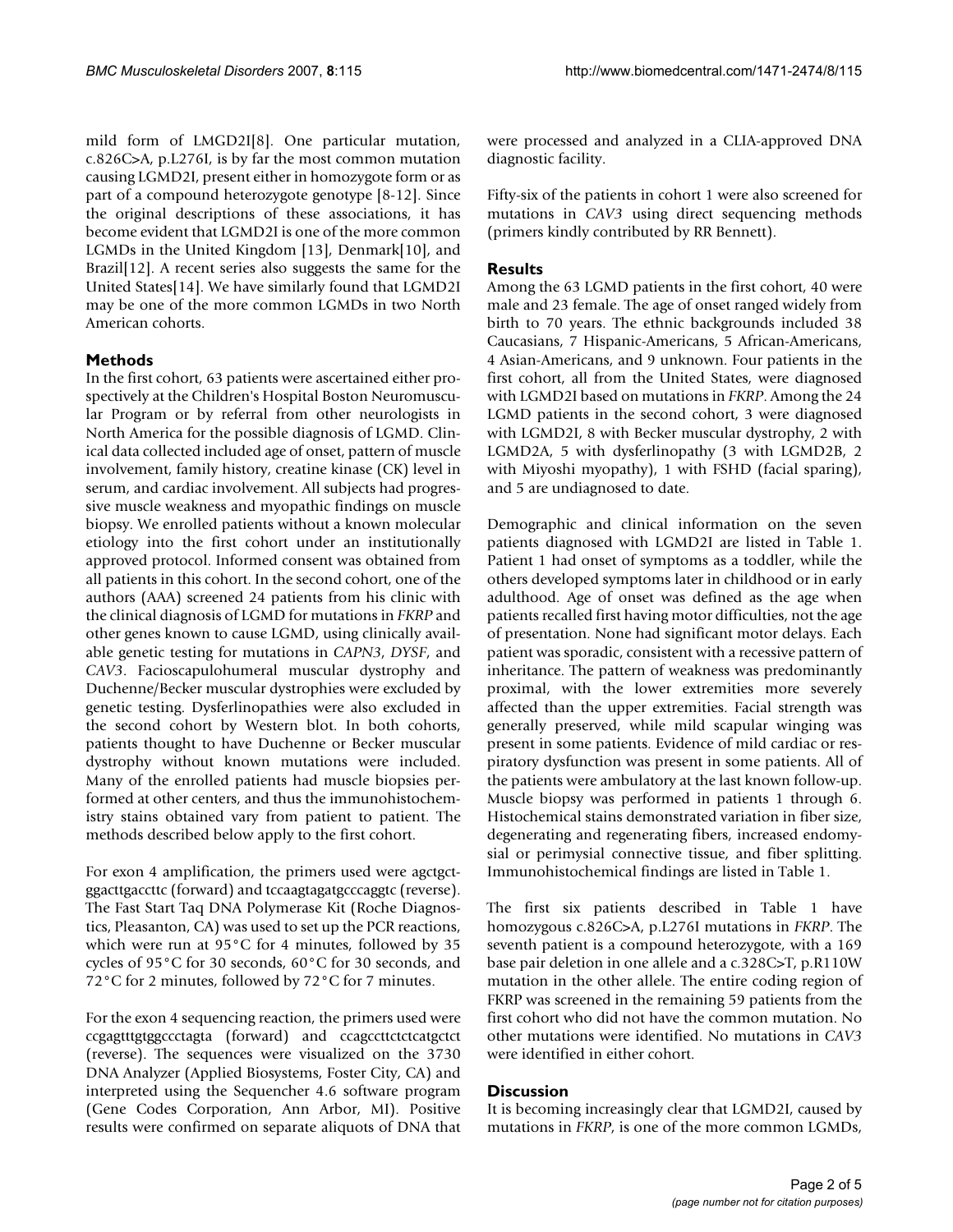|                                                | Patient I                         | Patient 2                         | Patient 3                         | Patient 4                         | Patient 5                         | Patient 6                         | Patient 7                                                                         |
|------------------------------------------------|-----------------------------------|-----------------------------------|-----------------------------------|-----------------------------------|-----------------------------------|-----------------------------------|-----------------------------------------------------------------------------------|
| Gender                                         | Male                              | Male                              | Female                            | Male                              | Female                            | Female                            | Male                                                                              |
| Ethnicity                                      |                                   | Causasian                         | Caucasian                         | Caucasian                         | Caucasian                         | Caucasian                         | Asian                                                                             |
| Onset                                          | 34 months                         | I <sup>st</sup> grade             | 18-19 years                       | Childhood                         | 23 years                          | Childhood                         | 25 years                                                                          |
| Chief complaint                                | Difficulty rising                 | Difficulty running                | Exertional myalgias               | Difficulty running                | Difficulty with stairs            | Difficulty running                | Difficulty with stairs                                                            |
| Calf pseudohypertrophy                         | Present                           |                                   | None                              | Present                           | None                              | Present                           | Medial calf atrophy                                                               |
| Heel cords                                     | Contracted                        |                                   | Normal                            | Unknown                           | Contracted                        | Normal                            |                                                                                   |
| Facial strength                                | Normal                            | Mild weakness                     | Normal                            | Normal                            | Normal                            | Normal                            | Normal                                                                            |
| Scapular winging                               |                                   |                                   |                                   |                                   | Subtle                            | Subtle                            | Subtle                                                                            |
| Proximal upper extremity strength              |                                   | 4+                                | 4-                                | 5                                 | 4-                                | 4                                 | $4+$                                                                              |
| Distal upper extremity strength                |                                   | 5.                                | 5                                 | 5                                 | $4+$ to 5                         | $4+$                              | 5                                                                                 |
| Proximal lower extremity strength              | Weak                              | $2 +$ to $3 +$                    | $3 -$ to $4 -$                    | $2$ to $3$                        | $\mathbf{2}$                      | $3 -$ to $3$                      | $3 -$ to $4 -$                                                                    |
| Distal lower extremity strength                | $\blacksquare$                    | 5                                 | 5                                 | 5                                 | 4                                 | 4                                 | $5 -$ to $5$                                                                      |
| Reflexes                                       | $2+$                              | Trace                             | $2+$                              | $1+$ to $2+$                      | $1+$ to $2+$                      | $2+$                              | $2+$                                                                              |
| FVC (% predicted)                              |                                   |                                   |                                   |                                   | 2.72L (83%)                       | 2.87L (75%)                       | 3.03L (56%)                                                                       |
| Echocardiogram (ejection fraction)             | Normal                            |                                   | Normal (55%)                      | Angiogram normal                  | Normal (>55%)                     | $-45%$                            | (255%)                                                                            |
| Creatine kinase (U/L)                          | 5,438                             | $5,000+$                          | 1,945                             | 3-4 times normal                  | 1.136                             | 5,031                             | 6,560 to 10,642                                                                   |
| Dystrophin duplication/deletion                | None                              |                                   | None                              | None                              |                                   |                                   |                                                                                   |
| Age at biopsy                                  | 3 1/2 years                       | 17 years                          | 30 years                          | 51 years                          | 27 years                          | 25 years                          |                                                                                   |
| Muscle sampled                                 | Left quadriceps                   | Left biceps                       | Deltoid                           | Left quadriceps                   | <b>Biceps</b>                     | Deltoid                           |                                                                                   |
| Dystrophin staining                            | Normal                            | Normal                            | Normal                            | Normal                            | Normal                            | Normal                            |                                                                                   |
| Merosin staining                               | Normal                            |                                   |                                   |                                   |                                   | Decreased                         |                                                                                   |
| Sarcoglycans $(\alpha, \beta, \gamma, \delta)$ | Normal                            | Normal                            | Normal                            |                                   | Normal                            | Normal                            |                                                                                   |
| β-dystroglycan                                 | Normal                            |                                   | Normal                            |                                   | Normal                            | Normal                            |                                                                                   |
| Spectrin                                       |                                   | Normal                            | Normal                            |                                   | Normal                            | Normal                            |                                                                                   |
| <b>FKRP</b> mutation                           | c.826C>A, p.L276I<br>(homozygous) | c.826C>A, p.L276l<br>(homozygous) | c.826C>A, p.L276l<br>(homozygous) | c.826C>A, p.L276l<br>(homozygous) | c.826C>A, p.L276l<br>(homozygous) | c.826C>A, p.L276I<br>(homozygous) | del 1006-1174 (169<br>basepair frameshift,<br>heterozygous),<br>c.328C>T, p.R110W |

**Table 1: Clinical features of patients with FKRP mutations**

-, not done or not assessed; FVC, forced vital capacity; extremity strength graded on Medical Research Council (MRC) scale

(heterozygous)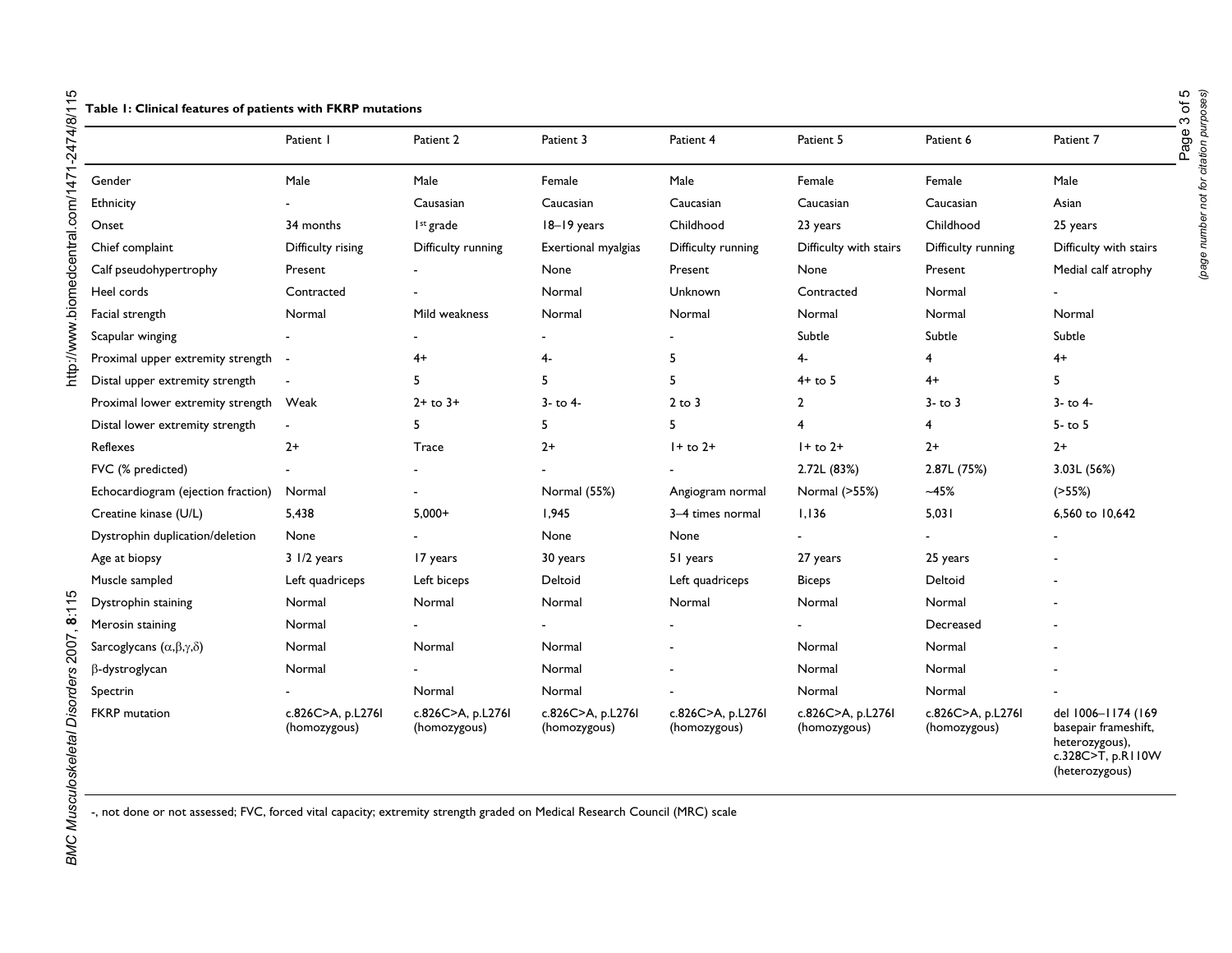possibly rivaling LGMD2A (calpainopathy) in prevalence[10]. In particular, the homozygous c.826C>A, p.L276I mutation is the most common *FKRP* mutation in several series of Caucasian populations [8-10,12-15]. There is only one study to date that suggests otherwise, listing compound heterozygotes involving the c.826C>A mutation as being most abundant[11]. The homozygous form of the common mutation causes the milder phenotype of LGMD2I with onset in childhood or early adulthood and a slow progression. Ambulation appears to be preserved until at least middle age, suggesting that some affected individuals may not seek medical attention and may not be diagnosed due to the mild nature of their symptoms. The more severe phenotypes (severe LGMD2I, MDC1C, Walker-Warburg syndrome, and muscle-eyebrain disease) are generally caused by other mutations. There have been recent reports of patients with LGMD2I having previously been diagnosed incorrectly with a dystrophinopathy, thus it is important to confirm a molecular diagnosis for any of the muscular dystrophies[9].

A clinical comparison of the patients in our series to those in others is best made by focusing on the patients who have the common homozygous c.826C>A mutation[8-10,12,13]. The clinical courses of these patients to date correlate well across the series, especially with regard to the preservation of ambulation in most individuals into middle adulthood. The age of onset in several of our patients is at the earlier end of the range observed previously. In our series, cardiac and pulmonary complications are present in a minority of patients, consistent with another series[15]. However, some of our subjects have not yet been screened for these conditions, and other series suggest a high prevalence of both complications[16,17].

#### **Conclusion**

LGMD2I may be one of the more common forms of LGMD in some North American populations. The most common mutation generally cause a mild phenotype, but these patients have clearly elevated creatine kinase levels, making it easy to screen for this disorder in patients with mild gait difficulties. As further cohorts of LGMD patients are analyzed, the incidence of each subtype will become more clearly defined.

#### **List of abbreviations used**

FKRP, fukutin-related protein

LGMD, limb-girdle muscular dystrophy

MDC1C, congenital muscular dystrophy type 1C

#### **Competing interests**

The author(s) declare that they have no competing interests.

### **Authors' contributions**

All authors have read and approved the final manuscript.

PBK helped select subjects to be studied, analyzed data, and drafted and edited the manuscript.

CAF performed PCR reactions, prepared sequencing reactions, analyzed data, and helped edit the manuscript.

EE managed patient databases, helped select subjects to be studied, and helped edit the manuscript.

MT managed patient databases, advised on technical issues, and helped analyze data.

AJW performed PCR reactions, prepared sequencing reactions, and analyzed data.

BTD contributed subject information and clinical background, and helped edit the manuscript.

AAA contributed subject information and clinical background, and helped edit the manuscript.

LMK supervised the project, providing advice and guidance on all aspects of the study, and helped edit the manuscript.

#### **Acknowledgements**

The authors thank Richard R. Bennett and Jillian K. LeBlanc for technical assistance. This project was funded by NINDS K08 NS048180 (PBK), NIH P01 NS40828-01A1 (LMK), the Bernard and Alva B. Gimbel Foundation (LMK), and the Joshua Frase Foundation (LMK). LMK is an Investigator of the Howard Hughes Medical Institute.

#### **References**

- 1. Esapa CT, Benson MA, Schroder JE, Martin-Rendon E, Brockington M, Brown SC, Muntoni F, Kroger S, Blake DJ: **[Functional require](http://www.ncbi.nlm.nih.gov/entrez/query.fcgi?cmd=Retrieve&db=PubMed&dopt=Abstract&list_uids=12471058)[ments for fukutin-related protein in the Golgi apparatus.](http://www.ncbi.nlm.nih.gov/entrez/query.fcgi?cmd=Retrieve&db=PubMed&dopt=Abstract&list_uids=12471058)** *Hum Mol Genet* 2002, **11(26):**3319-3331.
- 2. Matsumoto H, Noguchi S, Sugie K, Ogawa M, Murayama K, Hayashi YK, Nishino I: **[Subcellular localization of fukutin and fukutin](http://www.ncbi.nlm.nih.gov/entrez/query.fcgi?cmd=Retrieve&db=PubMed&dopt=Abstract&list_uids=15213246)[related protein in muscle cells.](http://www.ncbi.nlm.nih.gov/entrez/query.fcgi?cmd=Retrieve&db=PubMed&dopt=Abstract&list_uids=15213246)** *J Biochem (Tokyo)* 2004, **135(6):**709-712.
- 3. Esapa CT, McIlhinney RA, Blake DJ: **[Fukutin-related protein](http://www.ncbi.nlm.nih.gov/entrez/query.fcgi?cmd=Retrieve&db=PubMed&dopt=Abstract&list_uids=15574464) [mutations that cause congenital muscular dystrophy result](http://www.ncbi.nlm.nih.gov/entrez/query.fcgi?cmd=Retrieve&db=PubMed&dopt=Abstract&list_uids=15574464) [in ER-retention of the mutant protein in cultured cells.](http://www.ncbi.nlm.nih.gov/entrez/query.fcgi?cmd=Retrieve&db=PubMed&dopt=Abstract&list_uids=15574464)** *Hum Mol Genet* 2005, **14(2):**295-305.
- 4. Torelli S, Brown SC, Brockington M, Dolatshad NF, Jimenez C, Skordis L, Feng LH, Merlini L, Jones DH, Romero N, Wewer U, Voit T, Sewry CA, Noguchi S, Nishino I, Muntoni F: **[Sub-cellular localisa](http://www.ncbi.nlm.nih.gov/entrez/query.fcgi?cmd=Retrieve&db=PubMed&dopt=Abstract&list_uids=16288869)[tion of fukutin related protein in different cell lines and in the](http://www.ncbi.nlm.nih.gov/entrez/query.fcgi?cmd=Retrieve&db=PubMed&dopt=Abstract&list_uids=16288869) [muscle of patients with MDC1C and LGMD2I.](http://www.ncbi.nlm.nih.gov/entrez/query.fcgi?cmd=Retrieve&db=PubMed&dopt=Abstract&list_uids=16288869)** *Neuromuscul Disord* 2005, **15(12):**836-843.
- Dolatshad NF, Brockington M, Torelli S, Skordis L, Wever U, Wells DJ, Muntoni F, Brown SC: **[Mutated fukutin-related protein](http://www.ncbi.nlm.nih.gov/entrez/query.fcgi?cmd=Retrieve&db=PubMed&dopt=Abstract&list_uids=16055117) [\(FKRP\) localises as wild type in differentiated muscle cells.](http://www.ncbi.nlm.nih.gov/entrez/query.fcgi?cmd=Retrieve&db=PubMed&dopt=Abstract&list_uids=16055117)** *Exp Cell Res* 2005, **309(2):**370-378.